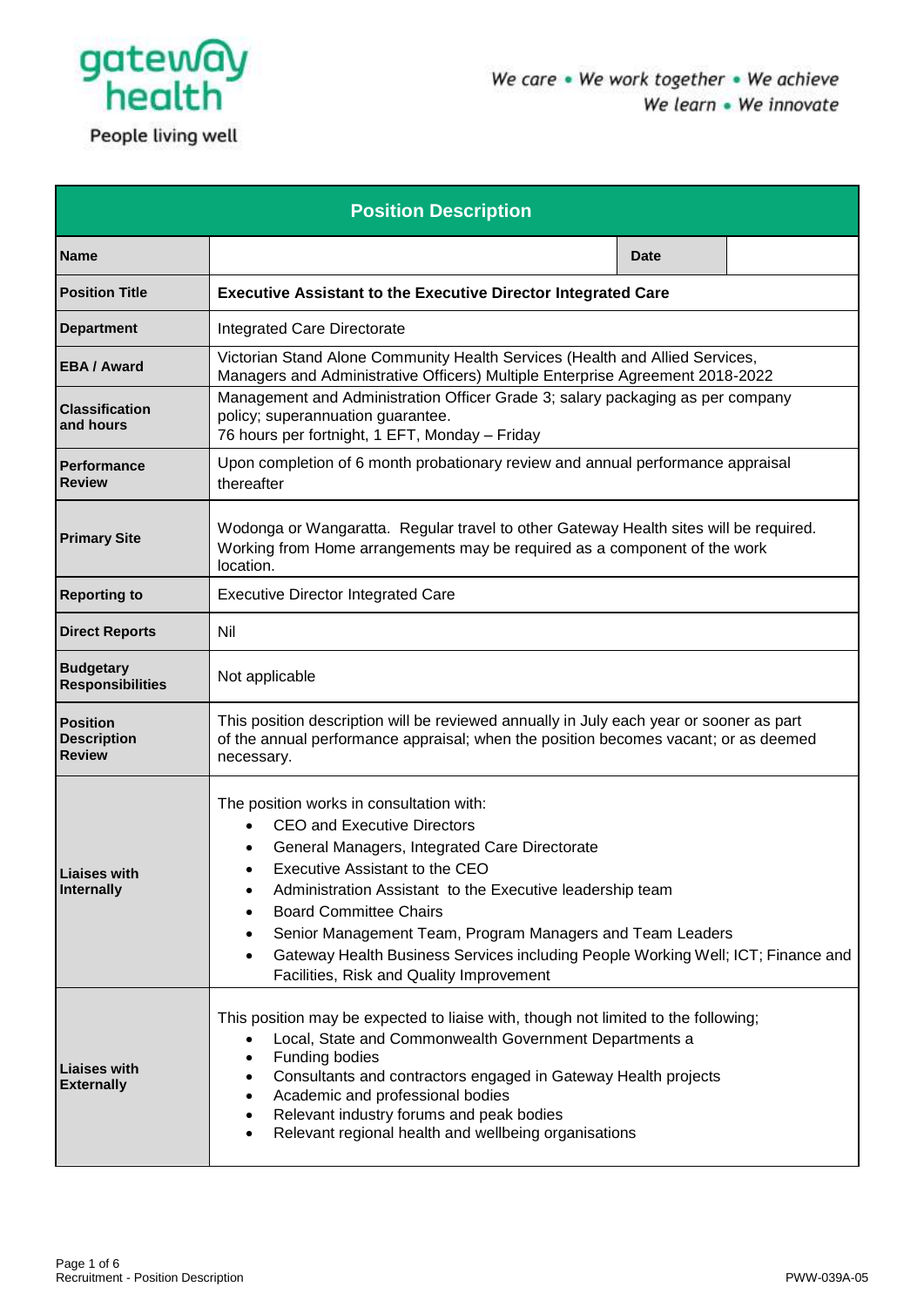

| Program<br><b>Information</b>         | The CEO and Executive Leadership Team are responsible for co-ordinating the<br>achievement of Gateway Health's strategic and operational goals. The Executive Director<br>Integrated Care is a member of the Executive Leadership Team and is responsible for<br>leadership of the Integrated Care Directorate. The Integrated Care Directorate consists of<br>four divisions, each led by a General Manager. These Divisions are:<br>Alcohol and Drugs Division<br><b>Community Care</b><br>Mental Health and Wellbeing<br><b>Primary Care</b>                                                                                                                                                                                                                                                                                                                                                                                                                                                                                                                                                                                                                             |                                                                                                                                                                                                                                                                                                                                                                                                                                                                                                                                                                                                                                                                                                                                                         |
|---------------------------------------|-----------------------------------------------------------------------------------------------------------------------------------------------------------------------------------------------------------------------------------------------------------------------------------------------------------------------------------------------------------------------------------------------------------------------------------------------------------------------------------------------------------------------------------------------------------------------------------------------------------------------------------------------------------------------------------------------------------------------------------------------------------------------------------------------------------------------------------------------------------------------------------------------------------------------------------------------------------------------------------------------------------------------------------------------------------------------------------------------------------------------------------------------------------------------------|---------------------------------------------------------------------------------------------------------------------------------------------------------------------------------------------------------------------------------------------------------------------------------------------------------------------------------------------------------------------------------------------------------------------------------------------------------------------------------------------------------------------------------------------------------------------------------------------------------------------------------------------------------------------------------------------------------------------------------------------------------|
| <b>Purpose of the</b><br>role         | Reporting to the Executive Director Integrated Care (EDIC), the Executive Assistant (EA) is<br>responsible for:<br>Facilitating effective functioning of the office of the Executive Director Integrated Care<br>and ensuring efficient business systems, communicatoin and admiministrative<br>functions.<br>Preparing minutes and papers for Quality of Care and Community Engagement<br>Committees of the Board.<br>Preparing minutes and papers for the Better Care Operational Committee and other<br>٠<br>committees chaired by the EDIC.<br>Providing relief cover to the EA to the CEO during periods of leave, including<br>preparing minutes and papers for meetings of the Board and Board committees.<br>The position is expected to:<br>Be a role model for values based communication and engagement<br>$\bullet$<br>Maintain a focus on the organisations strategic priorities<br>Know and value our people and our work<br>$\bullet$<br>Contribute to a health promoting work environment.<br>$\bullet$<br>The role is pivotal in supporting the Executive Director Integrated Care, the CEO and the<br>Board to achieve their governance responsibilities. |                                                                                                                                                                                                                                                                                                                                                                                                                                                                                                                                                                                                                                                                                                                                                         |
| <b>About Gateway</b><br><b>Health</b> | by a skills based Board of Directors.<br>Vision:<br><b>Purpose:</b><br><b>Values:</b><br><b>Principles:</b>                                                                                                                                                                                                                                                                                                                                                                                                                                                                                                                                                                                                                                                                                                                                                                                                                                                                                                                                                                                                                                                                 | Gateway Health is a not-for-profit Company Limited by Guarantee and a registered<br>Community Health Service under the Health Services Act 1988 (Vic), and is governed<br>People Living Well<br>To provide care and services that connect the community and<br>strengthen individual and population health and wellbeing<br>We CARE - We ACHIEVE - We LEARN - We WORK<br><b>TOGETHER - We INNOVATE</b><br>We advocate for fair and equitable access to health care and<br>wellbeing services for all.<br>We respect the strength of individuals and the community, and<br>their capacity to recover from adversity.<br>We recognize the importance of adaptability and<br>responsiveness to enable us to deliver on our commitment to<br>the community. |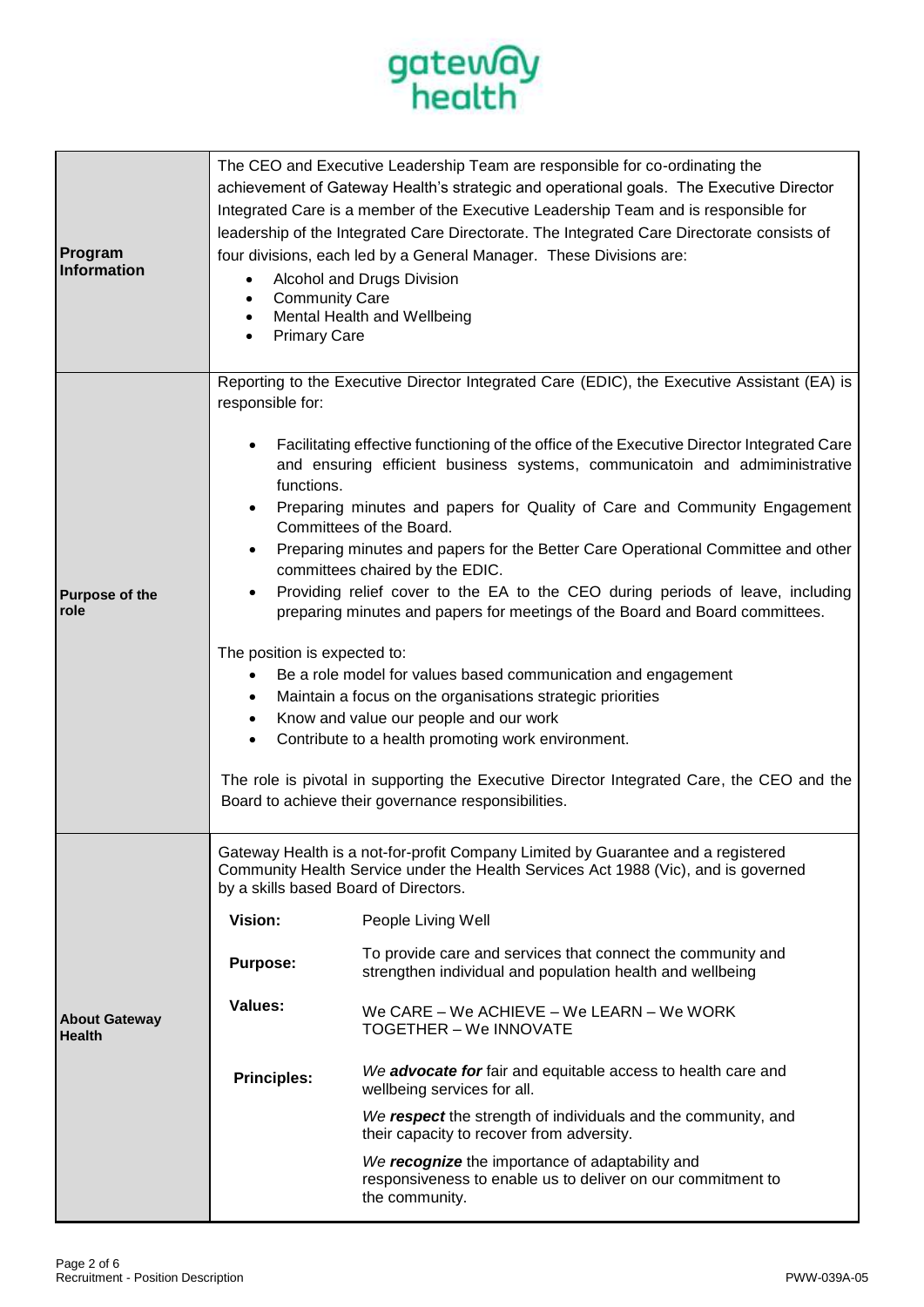

|                                                                                                                                                                                               | We actively listen and work alongside the community and each<br>other to design and deliver better solutions.                                                                                                                                                                                                                                                                                                                                                                                                        |  |  |
|-----------------------------------------------------------------------------------------------------------------------------------------------------------------------------------------------|----------------------------------------------------------------------------------------------------------------------------------------------------------------------------------------------------------------------------------------------------------------------------------------------------------------------------------------------------------------------------------------------------------------------------------------------------------------------------------------------------------------------|--|--|
|                                                                                                                                                                                               | We believe a learning culture is critical to enhancing the<br>wellbeing of staff, clients and the community.                                                                                                                                                                                                                                                                                                                                                                                                         |  |  |
|                                                                                                                                                                                               | We contribute to creation of a connected and integrated health<br>and community care system to achieve the best outcomes for<br>our clients and community.                                                                                                                                                                                                                                                                                                                                                           |  |  |
|                                                                                                                                                                                               | These values and principles reflect the way we interact with consumers, our partners,<br>volunteers and each other, and quide our approach to service design and delivery.                                                                                                                                                                                                                                                                                                                                           |  |  |
|                                                                                                                                                                                               | Gateway Health promotes a learning culture that encourages innovation and initiative<br>and recongises our staff as our greatest asset. We build and foster strengths-based<br>programs that focus on support and recovery.                                                                                                                                                                                                                                                                                          |  |  |
|                                                                                                                                                                                               | The organisation employs over 380 staff providing a range of primary health and<br>wellbeing services across North East Victoria and parts of Southern New South Wales.<br>Services are delivered through a mix of centre-based services in Wodonga, Wangaratta<br>and Myrtleford; outreach services to rural communities across the region, and through<br>telehealth.                                                                                                                                              |  |  |
|                                                                                                                                                                                               | Gateway Health serves all people, and is committed to improving individual and<br>population health outcomes. We do this by providing health care and support to<br>individuals and communities in times of need, and by actively working with our partners<br>to address the social and environmental determinants of health                                                                                                                                                                                        |  |  |
|                                                                                                                                                                                               | Gateway Health is committed to creating a workforce that reflects the communities we<br>serve. We believe that a workforce that recognises and celebrates diversity will best<br>meet the health and well-being needs of all people we serve including Aboriginal and<br>Torres Strait Islander peoples; people with a disability; lesbian, gay, bisexual,<br>transgender and gender diverse people; inter sex people; people experiencing health<br>inequalities; and culturally and linguistically diverse people. |  |  |
|                                                                                                                                                                                               | Employees are expected to, at all times:<br>Adhere to the Gateway Health Code of Conduct including the Child Safe<br>Procedures                                                                                                                                                                                                                                                                                                                                                                                      |  |  |
|                                                                                                                                                                                               | Maintain a high professional standard and work with integrity                                                                                                                                                                                                                                                                                                                                                                                                                                                        |  |  |
| Code of                                                                                                                                                                                       | Develop collaborative working relationships<br>٠                                                                                                                                                                                                                                                                                                                                                                                                                                                                     |  |  |
| <b>Conduct</b>                                                                                                                                                                                | Communicate with respect and tolerance<br>$\bullet$                                                                                                                                                                                                                                                                                                                                                                                                                                                                  |  |  |
|                                                                                                                                                                                               | Maintain a client focus<br>$\bullet$<br>Adopt a Continuous Improvement approach                                                                                                                                                                                                                                                                                                                                                                                                                                      |  |  |
|                                                                                                                                                                                               | ٠<br>Work within legislative and compliance framework.<br>٠                                                                                                                                                                                                                                                                                                                                                                                                                                                          |  |  |
| Key Responsibilites and Accountabilities                                                                                                                                                      |                                                                                                                                                                                                                                                                                                                                                                                                                                                                                                                      |  |  |
|                                                                                                                                                                                               | Efficient and effective business and administrative systems                                                                                                                                                                                                                                                                                                                                                                                                                                                          |  |  |
| $\bullet$                                                                                                                                                                                     | Provide a positive first point of contact for internal and external stakeholders in a courteous and professional                                                                                                                                                                                                                                                                                                                                                                                                     |  |  |
|                                                                                                                                                                                               | manner with strict adherence to the organisation's confidentiality policy                                                                                                                                                                                                                                                                                                                                                                                                                                            |  |  |
| Reflect Gateway Health's vision and values in all communication with staff and the community                                                                                                  |                                                                                                                                                                                                                                                                                                                                                                                                                                                                                                                      |  |  |
| Demonstrate culturally competent interactions with Aboriginal people. Gateway Health requires all staff to<br>provide a holistic approach to the health needs and rights of Aboriginal people |                                                                                                                                                                                                                                                                                                                                                                                                                                                                                                                      |  |  |
| $\bullet$                                                                                                                                                                                     | Develop and maintain collaborative relationships with the EA to the CEO and Administrative Assistant to the                                                                                                                                                                                                                                                                                                                                                                                                          |  |  |
| Executive Team to ensure effective administrative support to the Board, the CEO and Executive Leadership<br>Team.                                                                             |                                                                                                                                                                                                                                                                                                                                                                                                                                                                                                                      |  |  |

• Co-ordinate efficient and effective operation of the office of the Executive Director Integrated Care including: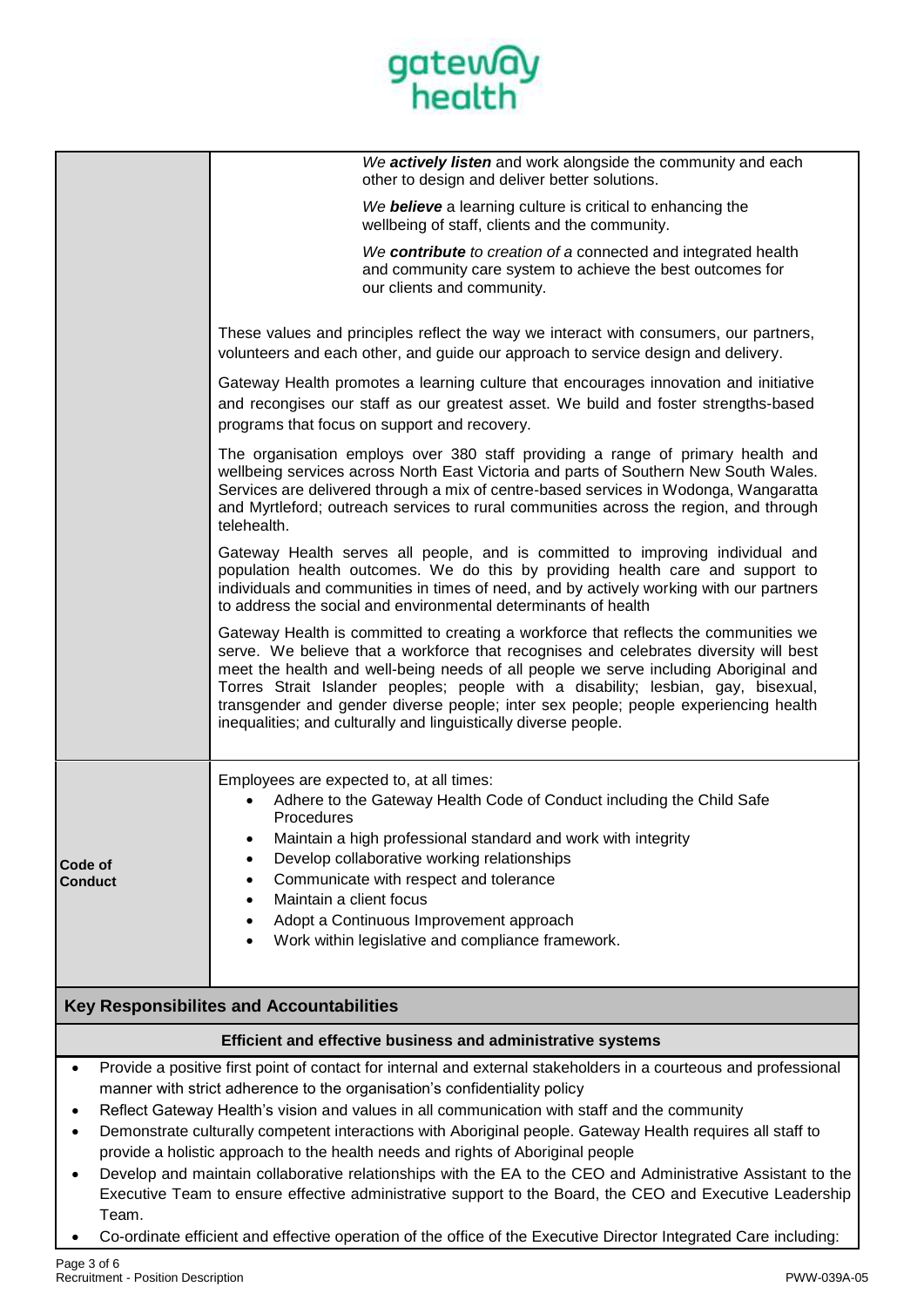

- Provide efficient and effective diary calendar management, call screening, and email management including prioritising, delegating and drafting responses on behalf of the EDIC.
- Work closely with the EDIC to prioritise commitments, coordinate timely responses to requests, and following through on issues to successful resolution
- Analyse incoming and outgoing communications for the EDIC using appropriate tracking systems and deadlines to ensure matters are actioned in order of importance, priority and urgency
- Coordinate travel and accommodation bookings for the CEO and Executive staff
- Maintain the supervision, appraisal and leadership rounding calendar for the EDIC's direct reports
- Maintain up-to-date service directories and distribution lists for communication with staff groups, committees, consumer networks, government departments, and agency networks,
- Coordinate preparation of material for submissions and tenders, annual reports, media statements and newsletters generated through the office of the EDIC
- Ensure prompt response and processing of all correspondence, timely authorisations of contractual agreements, submission financial and activity reports, purchase orders and other business transactions generated through the office of the EDIC.
- Coordinate virtual or face to face meetings on behalf of the EDIC. This will include liaising with senior internal and external meeting attendees, arranging venues, audio-visual equipment, catering, preparing and distributing minutes, agenda's, meeting papers/digital displays for Board, Board subcommittees, executive governance and staff meetings, and following up on actions from these meetings.
- Maintain effective electronic and paper based systems for recording, filing, storage and retrieval of correspondence, corporate records, documents and reports

# **Board and Executive Leadership Team Meetings**

- Provide administrative support to the CEO in organising meetings of the Board Quality of Care, Community Engagement and Risk Governance Committees, and preparation and distribution of papers and minutes for these committees.
- Provide administrative support to the EDIC in organising meetings of the Better Care operational committee, and preparation and distribution of papers and minutes for this committee.
- Provide relief cover to the EA to the CEO during periods of leave, including preparation and distribution of papers and minutes for meetings of the Board and Board Committees, and the Executive Leadership Team.
- Liaise with the EA to the CEO to coordinate annual cycles of review of Terms of Reference, meeting schedules and workplans for Board committees.

### **High Performing Teams**

- Participate in continuing professional development programs to maintain and enhance skills, including mandatory training by the due date.
- Improve performance by seeking feedback, setting goals and participating in the annual performance review and development process.
- 100% compliance with mandatory and refresher training requirements as outlined in the Gateway Health Learning and Development Procedure
- Contribute to productive and positive team meetings.
- Positively contribute to the culture and spirit of the Executive Leadership Team, work environment and to Gateway Health.
- Ensure your behaviour is congruent with organisational values, behaviours and goals
- Positively embrace and adopt change as it occurs.
- Continually develop both personally and professionally to meet the changing needs of your position, career and organisation.

### **Quality and Safety**

• Contribute to the creation of safe work environments for self and others through adherence to Gateway Health's occupational health and safety procedures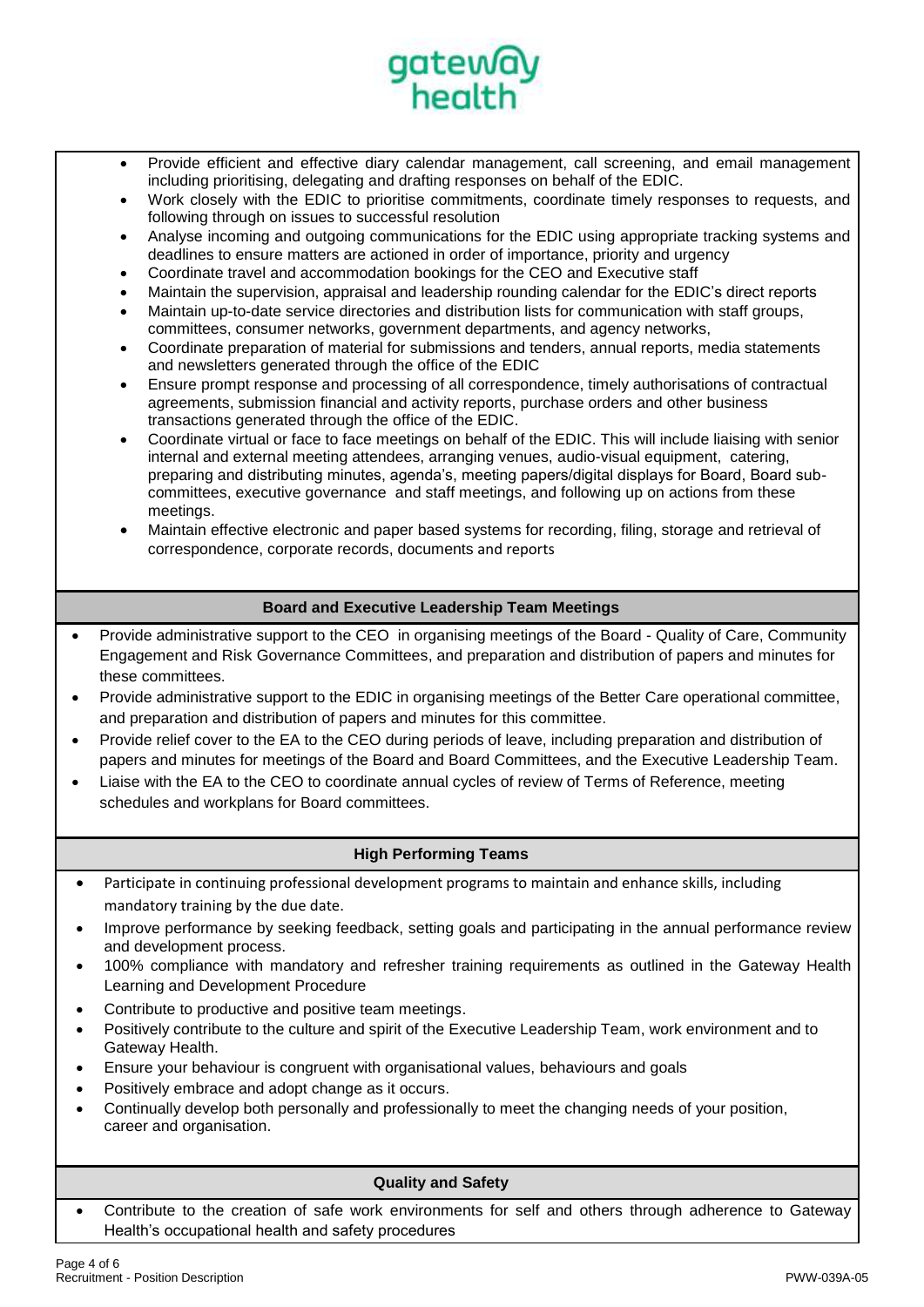

- Minimise the risk of infection to consumers, staff, contractors, volunteers and members of the public.
- Comply with requirements of Quality Improvement Program (QIP) and all other relevant standards and regulations, including Child Safe Standards

## **Organisational Responsibilities**

- As outlined in the Code of Conduct ensure all interactions are undertaken in accordance with the behaviours set
- Maintain privacy and confidentiality at all times
- Ensure an understanding of individual responsibility for safety, quality and risk and adhere to all relevant legislation, regulations and organisational policies, procedures and guidelines.
- Contribute to organisational quality activites to ensure continual review and improvement.
- Contribute to ceation of a safe and welcoming workplace at all times.
- Protect the rights, safety and wellbeing of children and provide a child safe environment.
- Promote Gateway Health as a quality service provider.
- Demonstrate sensitivity, empathy and respect for the customs, culture, values and spiritual beliefs of others at all times.

## **KPI's**

- Acurate and timely documentation of meeting minutes
- Timely preparation and distribution of meeting papers
- 100% compliance with mandatory training requirements
- Active participation in the performance development and review process
- Confidentiality is maintained on all isues relating to the organisation, staff and clients**.**

### **Inherent Requirements**

Gateway Health has a duty of care to all staff. The purpose of this section is to ensure that you fully understand and are able to perform the inherent requirements of the position (with reasonable adjustments if required) and that you are not placed in an environment or given tasks that would result in risks to your safety or the safety of others.

The position may require the following tasks among other things:

- Manual handling (pushing, pulling, lifting, holding, carrying)
- Sitting, standing, bending, reaching
- Computer work, data entry
- Operating equipment
- Use of personal protective equipment
- General waste handling
- Driving motor vehicles
- Dealing with anxious or upset staff, consumers or members of the public
- Work at and travel to other locations will be required
- *Flexible hours are required to attend meetings of the Board or Board Committees*

# **Key Selection Criteria**

*Applicants MUST address the Selection Criteria below when completing an employment application*

### **Essential**

- 1. A relevant qualification (eg. Diploma, Degree), OR equivalent relevant work experience in providing high level administrative support at executive level within a medium to large complex organisation
- 2. Demonstrated ability to professionally handle sensitive and confidential information, and use appropriate judgme diplomacy and discretion
- 3. Excellent interpersonal skills including verbal and written communication skills to build and maintain strong, effective working relationships